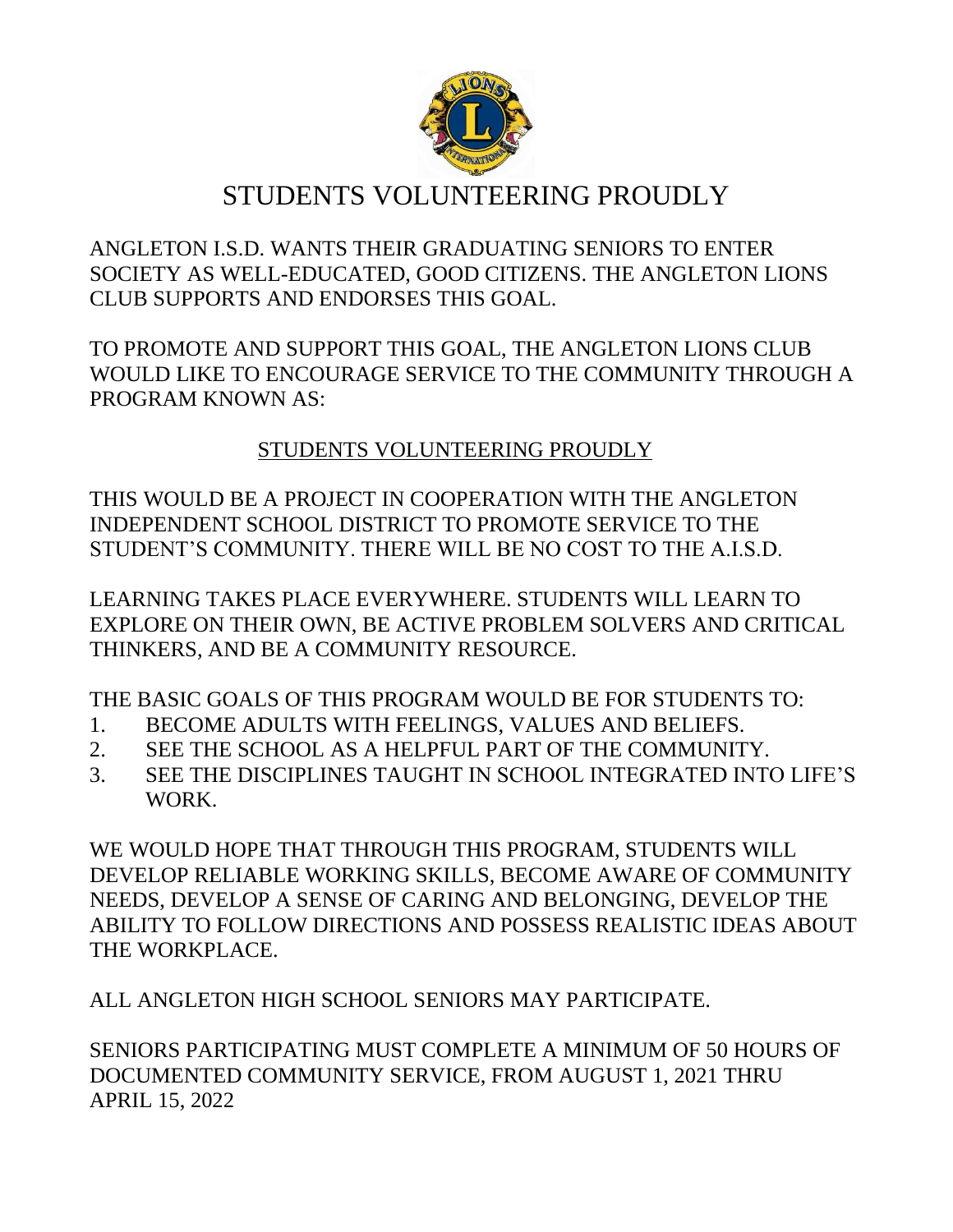REQUIRED DOCUMENTATION:

- 1. SUPERVISOR MUST SIGN AND VERIFY HOURS.
- 2. SERVICE MUST BE PERFORMED FOR AT LEAST TWO DIFFERENT RECIPIENTS.
- 3. MUST BE SERVED OUTSIDE OF THE STUDENT'S HOME.
- 4. PHOTOGRAPHS OF SERVICE ARE ENCOURAGED.
- 5. A NOTEBOOK/SCRAPBOOK SHOULD BE SUBMITTED ALONG WITH THE APPLICATION AND VERIFICATION.

WHAT SERVICE PROJECTS WOULD NOT COUNT!!!!!!!!!!!

- 1. SERVICE WHERE PAYMENT OR REWARD FOR SERVICE OR OTHER COMPENSATION IS RECEIVED.
- 2. COURT ORDERED COMMUNITY SERVICE.

RECOGNITION:

ON THE SENIOR AWARDS NIGHT, WE WILL PROVIDE THOSE SENIORS COMPLETING AND DOCUMENTING THE SERVICE HOURS IN A PROPER NOTEBOOK, A PURPLE AND WHITE HONORS SERVICE CORD TO WEAR AT GRADUATION.

NOTEBOOKS WILL BE DUE ON APRIL 15, 2022. NO LATE ENTRIES WILL BE ACCEPTED. NOTEBOOKS SHOULD BE NEAT AND WELL PRESENTED. HOURS MUST BE PROPERLY DOCUMENTED.

STUDENTS MUST ABIDE BY THE SPIRIT OF THE SERVICE PROGRAM.

THE ANGLETON LIONS CLUB FEELS STRONGLY THAT SERVICE IS AN INTEGRAL PART OF OUR STUDENTS EDUCATION. OUR STUDENTS PERFORM SERVICE AND WE WOULD LIKE TO PROVIDE SOME RECOGNITION FOR THEIR EFFORTS.

WE WANT TO BRING EDUCATION AND SERVICE TOGETHER.

### *EMAIL COMPLETED PROJECT TO JOANN FUCHS* difuchs@embarqmail.com

It is the policy of the Angleton Independent School District not to discriminate on the basis of race, color, national origin, sex, handicap, or age as required by Title VI of the Civil Rights Act of 1964, as amended; Title IX of the Education Amendments of 1972; the Age Discrimination Act of 1975, as amended; and Section 504 of the Rehabilitation Act of 1973, as amended. Es norma de Angleton Independent School District no discriminar por motivos de raza, color, origen nacional, sexo, impedimento o edad tal como lo requieren el Título VI de la Ley de Derechos Civiles de 1964, según enmienda; el Título IX de las Enmiendas en la Educación, de 1972, la ley de Discriminación por Edad, de 1975, según enmienda, y la Sección 504 de la Ley de Rehabilitación de 1973, según enmienda.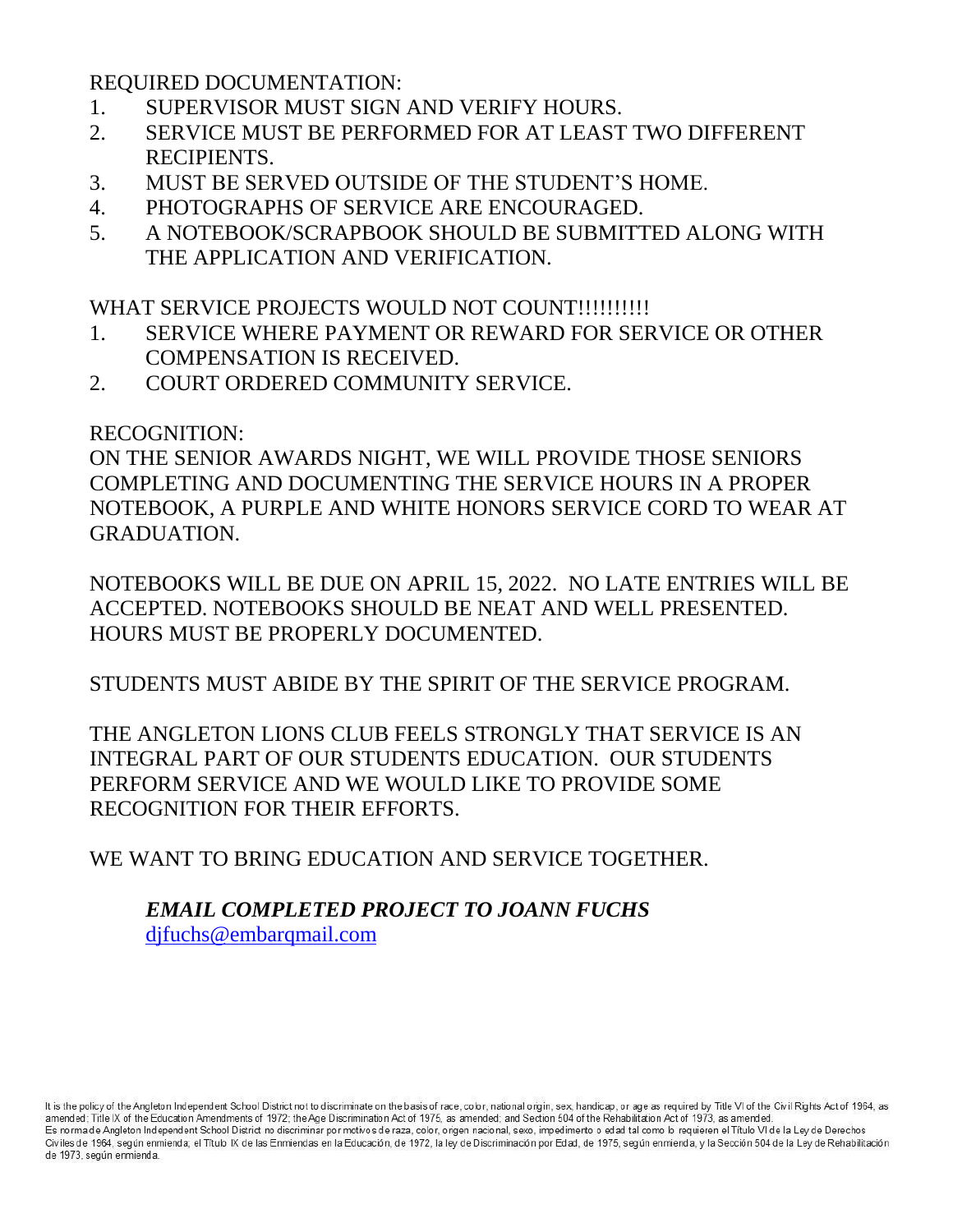#### **LIONS COMMUNITY SERVICE DOCUMENTATION**

I CERTIFY THAT \_\_\_\_\_\_\_\_\_\_\_\_\_\_\_\_\_\_\_\_\_\_\_\_\_\_\_\_\_\_\_\_\_\_\_\_\_\_COMPLETED COMMUNITY

SERVICE VOLUNTEER WORK AT (FACILITY) \_\_\_\_\_\_\_\_\_\_\_\_\_\_\_\_\_\_\_\_\_\_\_\_\_\_\_\_\_\_\_\_\_\_\_\_\_

ON (DATE) \_\_\_\_\_\_\_\_\_\_\_\_\_\_\_\_\_\_ FOR \_\_\_\_\_\_\_HOURS.

\_\_\_\_\_\_\_\_\_\_\_\_\_\_\_\_\_\_\_\_\_\_\_\_\_\_\_\_\_\_\_\_\_\_\_ SIGNATURE (SUPERVISOR/SPONSOR)

PHONE\_\_\_\_\_\_\_\_\_\_\_\_\_\_\_\_\_\_\_\_\_\_\_\_\_\_\_\_